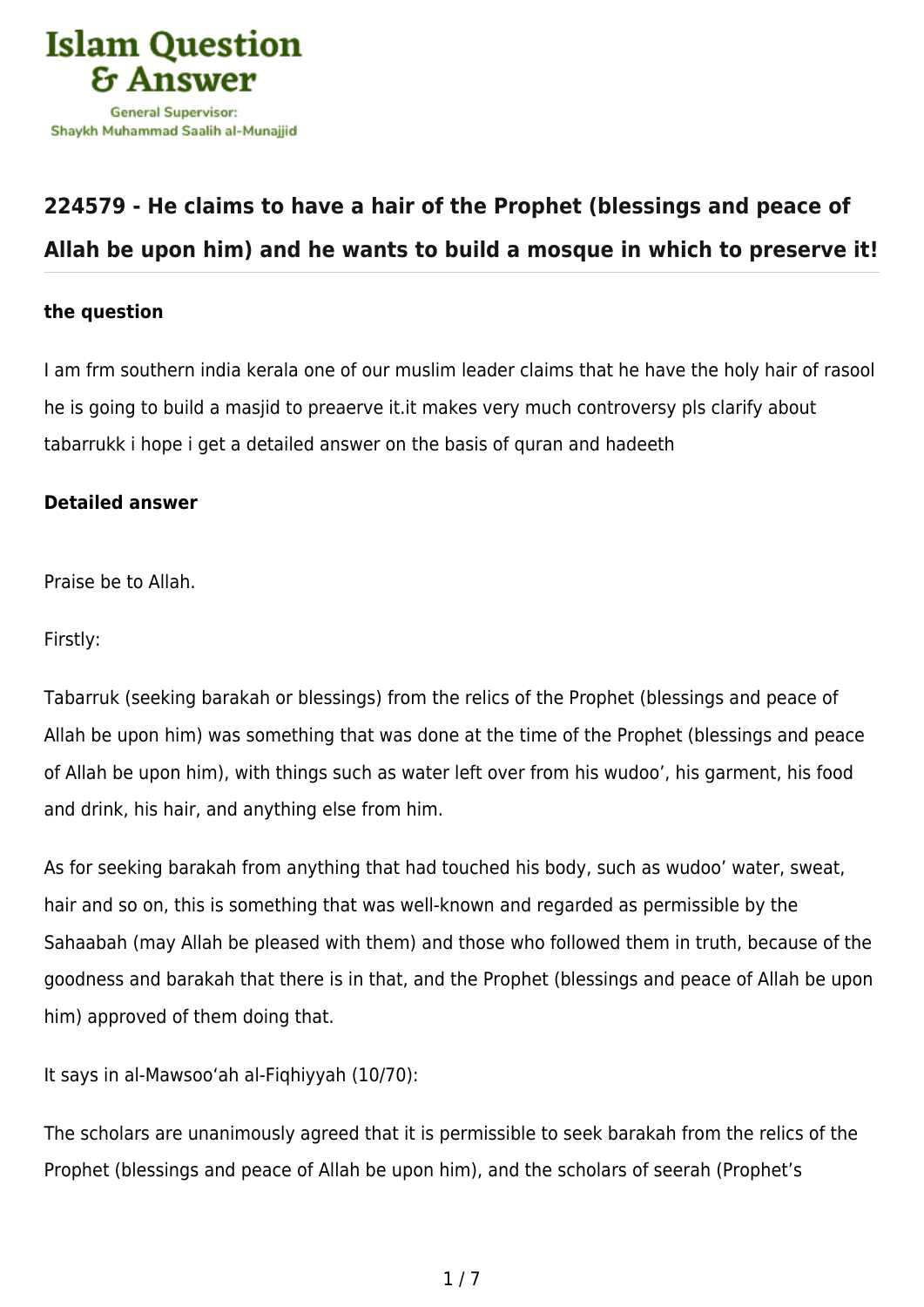

biography), shamaa'il (Prophet's character) and hadith narrated many reports that speak of the noble Sahaabah (may Allah be pleased with them) seeking barakah from various relics of the Prophet (blessings and peace of Allah be upon him). End quote.

Please see the answer to question no. [10045](https://islamqa.com/en/answers/10045)

Secondly:

This tabarruk (seeking barakah) is not permissible with anything other than the relics of the Prophet (blessings and peace of Allah be upon him). So it is not permissible to draw an analogy with anyone else. Seeking barakah from the relics of anyone else among the righteous is a reprehensible innovation (bid'ah) and it is a means that leads to shirk.

Ibn 'Uthaymeen (may Allah have mercy on him) said:

The Sahaabah used to seek barakah from the sweat of the Prophet (blessings and peace of Allah be upon him), and they used to seek barakah from his saliva, and they used to seek barakah from his garment, and they used to seek barakah from his hair. But in the case of anyone other than him (blessings and peace of Allah be upon him), no barakah is to be sought from any of these things. So one cannot seek barakah from a person's garment, hair, nails or anything else of his, except in the case of the Prophet (blessings and peace of Allah be upon him). End quote.

Sharh Riyaadh as-Saaliheen (4/243)

Thirdly:

There is no proof that any of the relics of the Prophet (blessings and peace of Allah be upon him) exist now. Anyone who claims that any such thing exists has no proof to that effect. Based on that, it is not permissible for anyone to claim to have in his keeping any of the relics of the Prophet (blessings and peace of Allah be upon him), unless he has definitive evidence, and how could he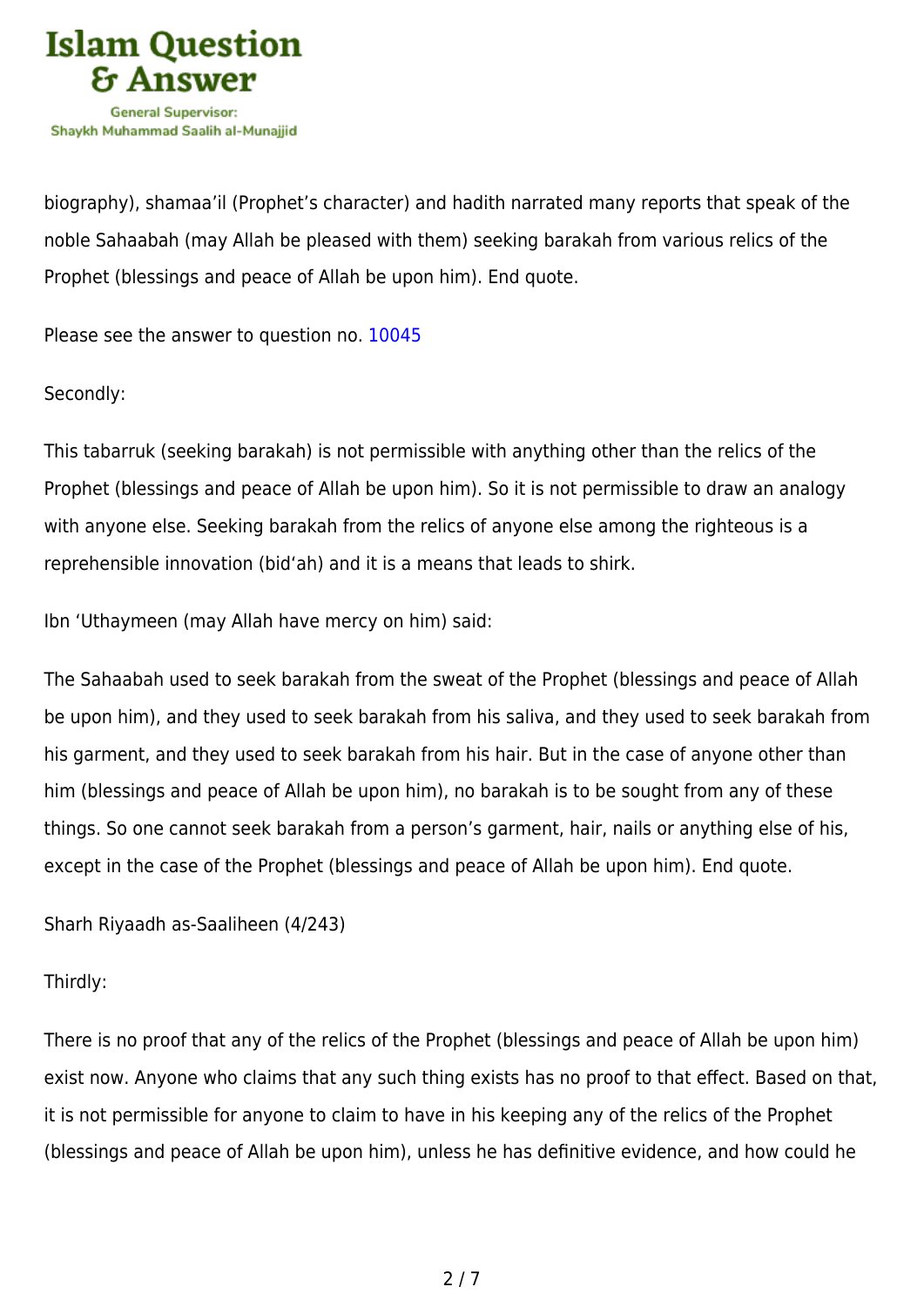

have that?

The great scholar and historian Ahmad Pasha Taymoor said:

There is no valid proof for the hairs that were kept by people after that. Something of that which was shared out among the Companions (may Allah be pleased with them) may have reached them, but it is difficult to know what is genuine and what is not. End quote.

Al-Athaar an-Nabawiyyah by Ahmad Pasha Taymoor (91)

The great scholar and muhaddith Muhammad Naasir ad-Deen al-Albaani (may Allah have mercy on him) said:

However we should point out that we believe that it is permissible to seek barakah from the relics of the Prophet (blessings and peace of Allah be upon him) and we do not object that, contrary to what our opponents say about us.

But this seeking of barakah is conditional upon having the faith that is prescribed and is acceptable to Allah. If a person is not a true Muslim, then Allah will not bring about any good for him by means of this seeking of barakah on his part. Similarly, it is stipulated that the one who wants to seek barakah should have in his possession one of the relics of the Prophet (blessings and peace of Allah be upon him) and use it.

But we know that his relics (blessings and peace of Allah be upon him), such as his garment, hair and so on, have been lost, and it is not possible for anyone to prove that any such thing exists on a definitive and certain basis. As that is the case, seeking barakah from these relics has become irrelevant in our times and it has become a purely theoretical matter, so we should not speak at length about it.

End quote from at-Tawassul: Anwaa'uhu wa Ahkaamuhu (144)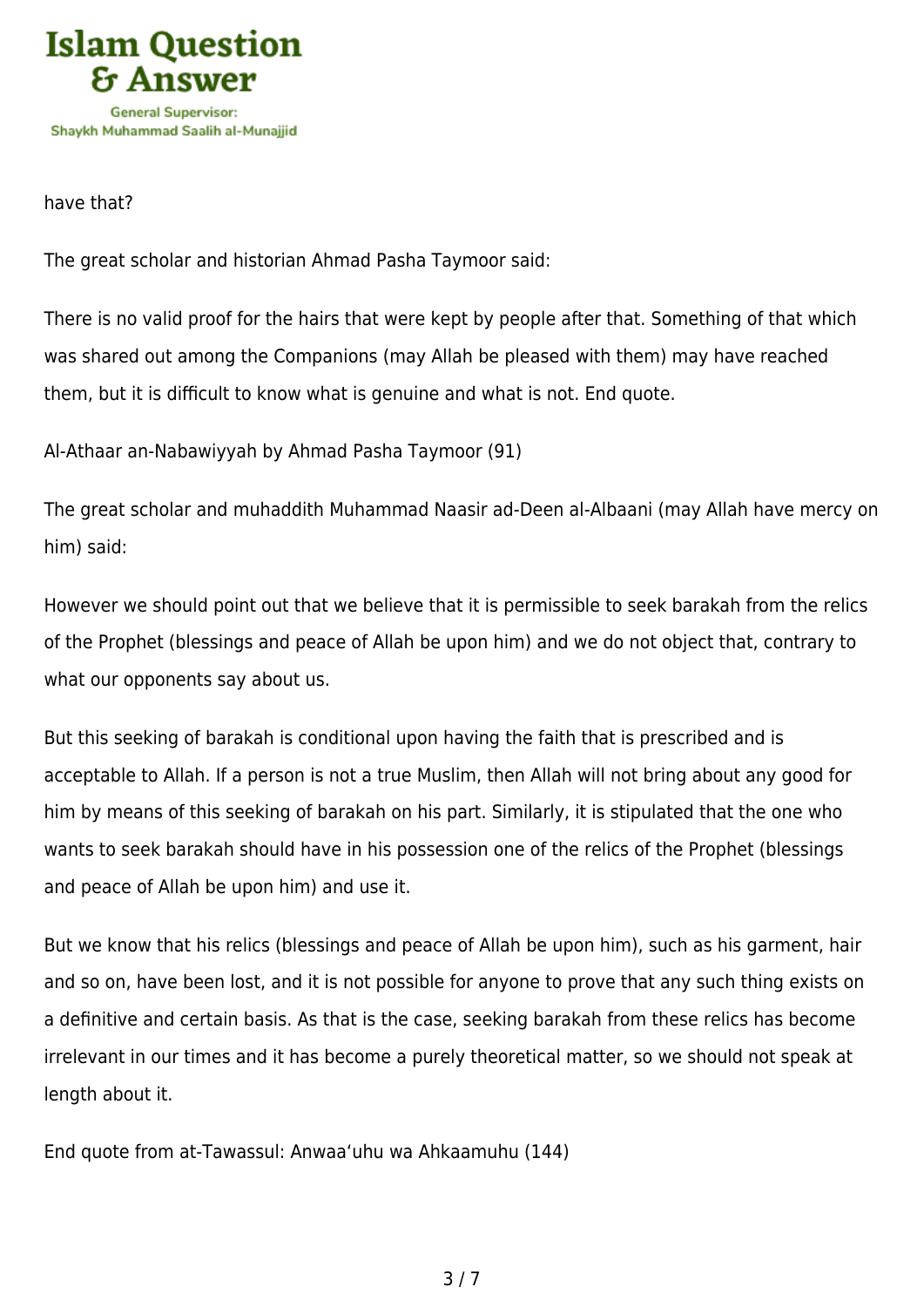

For more information, please see at-Tabarruk: Anwaa'uhu wa Ahkaamuhu, by Dr Naasir al-Judayyi' (156-260)

Shaykh Ibn 'Uthaymeen (may Allah have mercy on him) was asked:

What is the ruling on seeking barakah from the relics of the Prophet (blessings and peace of Allah be upon him) after his death, such as his hair and the like?

He replied:

The answer to that is that it is not possible to prove that this is a hair of the Messenger (blessings and peace of Allah be upon him) at all. What is said about it being in Egypt in a place where relics were collected is not sound, and it does not exist.

It is not known that the Sahaabah (may Allah be pleased with them) paid attention to this matter, apart from what is reported from Umm Salamah (may Allah be pleased with her), that she had some of the hairs of the Prophet (blessings and peace of Allah be upon him) in a vessel of silver, and if anyone fell sick he would come to her and she would pour water on it and collect the water, then he would drink it.

Based on that, it is not possible to prove that this is actually the hair of the Messenger (blessings and peace of Allah be upon him). The most important "relics" are the texts and reports Islam (as opposed to physical relics). As for the physical relics, they are mere relics to which the heart may incline and love them, but what really matters is the teachings of Islam that he left behind. End quote.

Duroos li'sh-Shaykh al-'Uthaymeen (2/64)

Please see also the answers to questions no. [91969](https://islamqa.com/en/answers/91969), [100105](https://islamqa.com/en/answers/100105), [204831](https://islamqa.com/ar/answers/)

If a person truly wishes to seek barakah in his religious and worldly affairs, then he should follow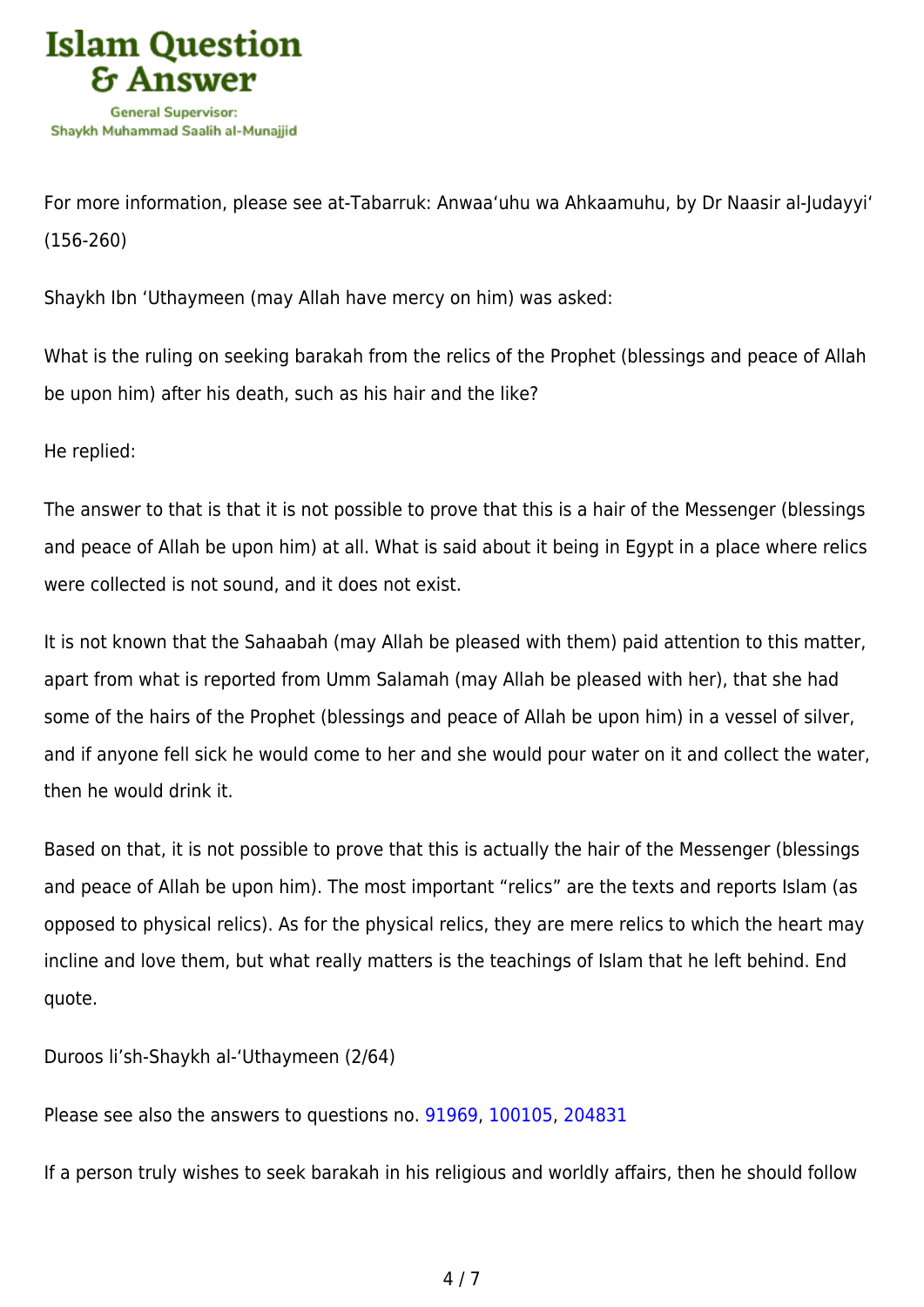

the Prophet (blessings and peace of Allah be upon him) both outwardly and inwardly, adhere to his guidance, and refrain from that which he prohibited of words, deeds and beliefs. In that is all goodness and blessing (barakah).

Shaykh al-Islam Ibn Taymiyah (may Allah have mercy on him) said:

When the Prophet (blessings and peace of Allah be upon him) came to the people of Madinah, he brought great blessing to them, as they believed in him and obeyed him, and by virtue of that blessing they attained happiness in this world and the Hereafter; in fact every believer who believes in the Messenger and obeys him will attain something of the blessings (barakah) of the Messenger by virtue of his faith and obedience, and will attain thereby goodness in this world and the Hereafter, to an extent that only Allah knows. End quote.

Majmoo' al-Fataawa (11/113)

Shaykh al-Albaani (may Allah have mercy on him) said:

Although the Prophet (blessings and peace of Allah be upon him) approved of the Sahaabah (may Allah be pleased with them) seeking barakah from his relics and touching them during the campaign of al-Hudaybiyah and on other occasions, that was for an important purpose, especially on that occasion; that purpose was to scare the kuffaar of Quraysh and to highlight the extent of the Muslims' devotion to their Prophet and their love for him, and their willingness to strive hard in serving him and showing him respect. But what we cannot overlook or conceal is the fact that after that campaign, the Prophet (blessings and peace of Allah be upon him) discouraged the Muslims, in a wise and gentle manner, from seeking barakah in this way, and he instructed them to do righteous deeds, which would be better for them before Allah, may He be glorified and exalted, and more beneficial. This is what is indicated by the following hadith:

It was narrated from 'Abd ar-Rahmaan ibn Abi Qarraad (may Allah be pleased with him) that the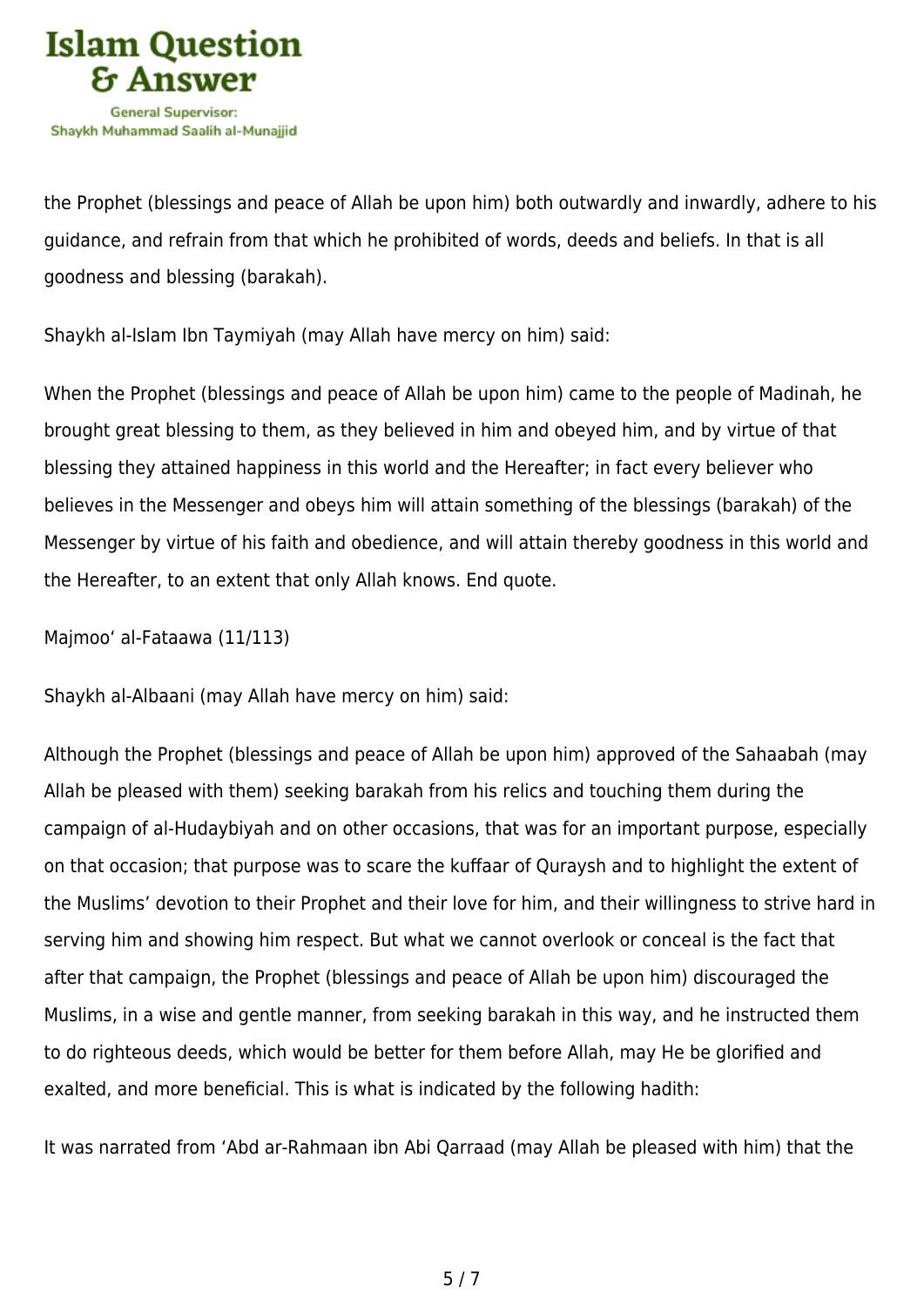

Shavkh Muhammad Saalih al-Munaiiid

Prophet (blessings and peace of Allah be upon him) did wudoo' one day, and his Companions began wiping themselves with his wudoo' water. The Prophet (blessings and peace of Allah be upon him) said to them: "What made you do that?' They said: Love for Allah and His Messenger. The Prophet (blessings and peace of Allah be upon him) said: "Whoever wants to love Allah and His Messenger, or wants Allah and His Messenger to love him, let him be truthful when he speaks, and let him fulfil his trust when he is trusted, and let him be kind to his neighbour." This is a proven hadith with several chains of narration and corroborating evidence in the Mu'jams of at-Tabaraani and elsewhere. End quote.

#### At-Tawassul (p. 145)

To sum up: this man's claim that he has a hair of the Prophet (blessings and peace of Allah be upon him) is a claim for which there is no proof; rather it is a mere claim and it is not permissible for anyone to accept it or believe what he says about it, especially concerning such a matter. If it were true, it would not be a secret; rather it would be widely known, there would be reason to transmit reports concerning it, its isnaads would be examined and verified, and the matter would be something well-known.

#### Fourthly:

His intention to build a mosque and put this hair in it is a corrupt plan and is to be rejected; by doing this he is only following the ways of the people of the Book and diverting people thereby from the straight path of Allah.

 The problem of those people was exaggeration which mades such things justifiable in their minds and caused them to follow the path of innovation and misguidance. Al-Bukhaari (427) and Muslim (528) narrated from 'Aa'ishah, the Mother of the Believers, that Umm Habeebah and Umm Salamah mentioned a church that they had seen in Abyssinia in which there were images, to the Prophet (blessings and peace of Allah be upon him ). He said: "Those people, if there was a